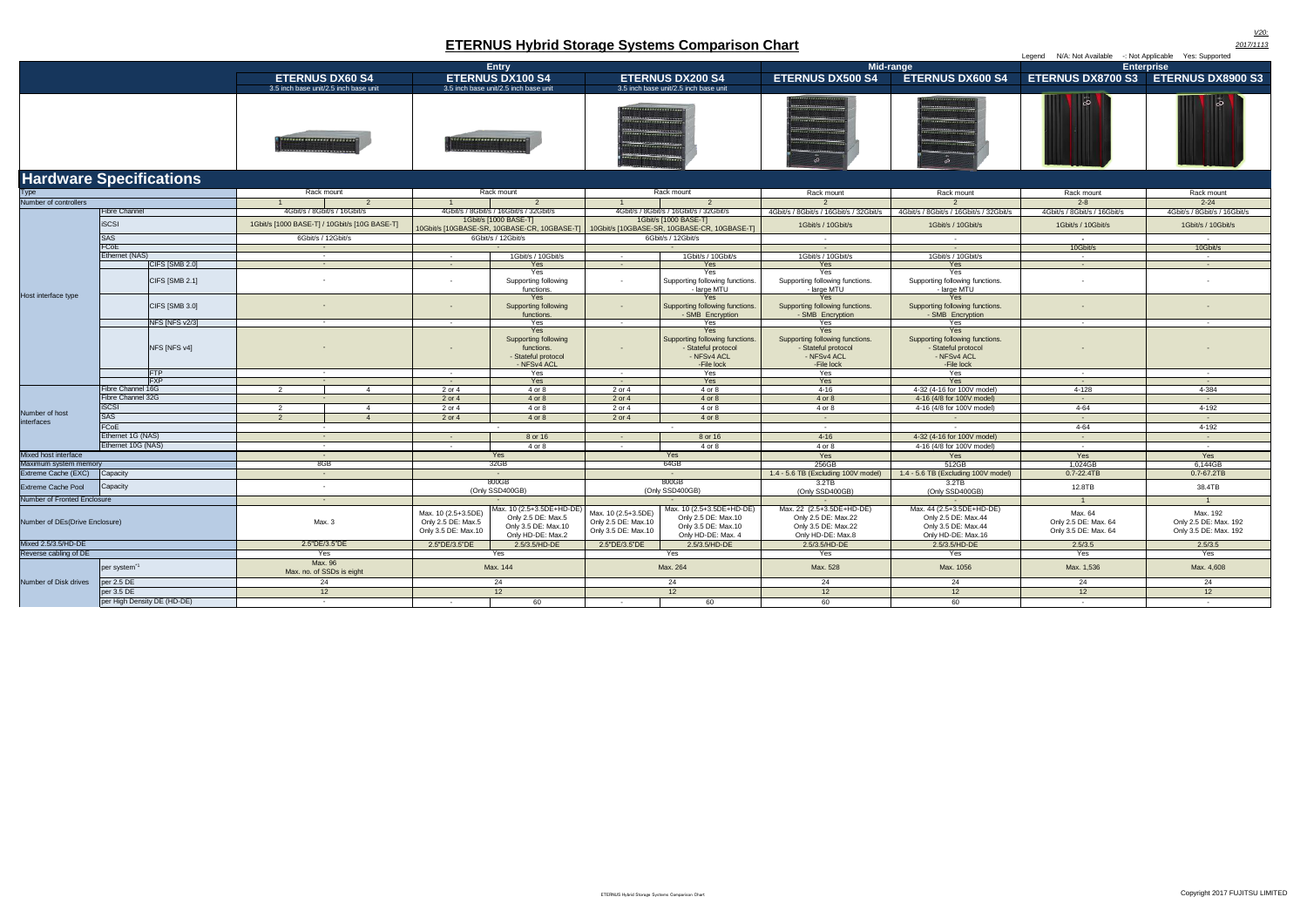|                                                                       |                         |                                             |                                                                                                                                                                                                       |                                                                      |                                                                                                     |                                                                                                                                                                          |                                                                                                     |                                                                                                                                                                          | Legend N/A: Not Available<br>-: Not Applicable Yes: Supported                                                                                                            |                                                                                                                                                                          |                                                                                                                                                                          |                                                                                                                                                                          |
|-----------------------------------------------------------------------|-------------------------|---------------------------------------------|-------------------------------------------------------------------------------------------------------------------------------------------------------------------------------------------------------|----------------------------------------------------------------------|-----------------------------------------------------------------------------------------------------|--------------------------------------------------------------------------------------------------------------------------------------------------------------------------|-----------------------------------------------------------------------------------------------------|--------------------------------------------------------------------------------------------------------------------------------------------------------------------------|--------------------------------------------------------------------------------------------------------------------------------------------------------------------------|--------------------------------------------------------------------------------------------------------------------------------------------------------------------------|--------------------------------------------------------------------------------------------------------------------------------------------------------------------------|--------------------------------------------------------------------------------------------------------------------------------------------------------------------------|
|                                                                       |                         |                                             |                                                                                                                                                                                                       |                                                                      |                                                                                                     | <b>Entry</b>                                                                                                                                                             |                                                                                                     |                                                                                                                                                                          |                                                                                                                                                                          | Mid-range                                                                                                                                                                |                                                                                                                                                                          | <b>Enterprise</b>                                                                                                                                                        |
|                                                                       |                         |                                             | <b>ETERNUS DX60 S4</b>                                                                                                                                                                                |                                                                      |                                                                                                     | <b>ETERNUS DX100 S4</b>                                                                                                                                                  |                                                                                                     | <b>ETERNUS DX200 S4</b>                                                                                                                                                  | <b>ETERNUS DX500 S4</b>                                                                                                                                                  | <b>ETERNUS DX600 S4</b>                                                                                                                                                  |                                                                                                                                                                          | ETERNUS DX8700 S3   ETERNUS DX8900 S3                                                                                                                                    |
|                                                                       |                         |                                             | 3.5 inch base unit/2.5 inch base unit<br><b>BELLEVILLE MANUFACTURERS</b>                                                                                                                              |                                                                      | 3.5 inch base unit/2.5 inch base unit                                                               |                                                                                                                                                                          | 3.5 inch base unit/2.5 inch base unit                                                               |                                                                                                                                                                          |                                                                                                                                                                          | $\circ$                                                                                                                                                                  | ್                                                                                                                                                                        | $\overline{6}$                                                                                                                                                           |
|                                                                       |                         | <b>SAS</b>                                  | 900GB (15,000rpm)<br>600GB (15,000rpm)<br>300GB (15,000rpm)<br>1.8TB (10,000rpm, AF [Advanced Format disk drive])<br>1.2TB (10,000rpm)<br>900GB (10,000rpm)<br>600GB (10,000rpm)<br>300GB (10,000rpm) |                                                                      |                                                                                                     | 900GB (15,000rpm)<br>600GB (15,000rpm)<br>300GB (15,000rpm)<br>1.8TB (10,000rpm, AF)<br>1.2TB (10,000rpm)<br>900GB (10,000rpm)<br>600GB (10,000rpm)<br>300GB (10,000rpm) |                                                                                                     | 900GB (15,000rpm)<br>600GB (15,000rpm)<br>300GB (15,000rpm)<br>1.8TB (10,000rpm, AF)<br>1.2TB (10,000rpm)<br>900GB (10,000rpm)<br>600GB (10,000rpm)<br>300GB (10,000rpm) | 900GB (15,000rpm)<br>600GB (15,000rpm)<br>300GB (15,000rpm)<br>1.8TB (10,000rpm, AF)<br>1.2TB (10,000rpm)<br>900GB (10,000rpm)<br>600GB (10,000rpm)<br>300GB (10,000rpm) | 900GB (15,000rpm)<br>600GB (15,000rpm)<br>300GB (15,000rpm)<br>1.8TB (10,000rpm, AF)<br>1.2TB (10,000rpm)<br>900GB (10,000rpm)<br>600GB (10,000rpm)<br>300GB (10,000rpm) | 900GB (15,000rpm)<br>600GB (15,000rpm)<br>300GB (15,000rpm)<br>1.8TB (10,000rpm, AF)<br>1.2TB (10,000rpm)<br>900GB (10,000rpm)<br>600GB (10,000rpm)<br>300GB (10,000rpm) | 900GB (15,000rpm)<br>600GB (15,000rpm)<br>300GB (15,000rpm)<br>1.8TB (10,000rpm, AF)<br>1.2TB (10,000rpm)<br>900GB (10,000rpm)<br>600GB (10,000rpm)<br>300GB (10,000rpm) |
|                                                                       |                         | SAS (SED)                                   |                                                                                                                                                                                                       |                                                                      |                                                                                                     | 1.2TB (10,000rpm)                                                                                                                                                        |                                                                                                     | 1.2TB (10,000rpm)                                                                                                                                                        | 1.2TB (10,000rpm)                                                                                                                                                        | 1.2TB (10,000rpm)                                                                                                                                                        | 1.2TB (10,000rpm)<br>900GB (10,000rpm)                                                                                                                                   | 1.2TB (10,000rpm)<br>900GB (10,000rpm)                                                                                                                                   |
|                                                                       |                         | Nearline SAS                                | 2TB (7,200rpm, AF)                                                                                                                                                                                    |                                                                      |                                                                                                     | 2TB (7,200rpm, AF)                                                                                                                                                       |                                                                                                     | 2TB (7,200rpm, AF)                                                                                                                                                       | 2TB (7,200rpm, AF)                                                                                                                                                       | 2TB (7,200rpm, AF)                                                                                                                                                       | 2TB (7,200rpm, AF)                                                                                                                                                       | 2TB (7,200rpm, AF)                                                                                                                                                       |
|                                                                       | 2.5" CE/DE              |                                             | 1TB (7,200rpm)                                                                                                                                                                                        |                                                                      |                                                                                                     | 1TB (7,200rpm)                                                                                                                                                           |                                                                                                     | 1TB (7,200rpm)                                                                                                                                                           | 1TB (7,200rpm)                                                                                                                                                           | 1TB (7,200rpm)                                                                                                                                                           | 1TB (7,200rpm)<br>15.36TB                                                                                                                                                | 1TB (7,200rpm)<br>15.36TB                                                                                                                                                |
|                                                                       |                         | <b>Enterprise SSD</b>                       | 3.84TB<br>1.92TB<br>960GB<br>400GB                                                                                                                                                                    |                                                                      | 15.36TB<br>7.68TB<br>3.84TB<br>1.92TB<br>960GB<br>400GB                                             |                                                                                                                                                                          | 15.36TB<br>7.68TB<br>3.84TB<br>1.92TB<br>960GB<br>400GB                                             |                                                                                                                                                                          | 15.36TB<br>7.68TB<br>3.84TB<br>1.92TB<br>960GB<br>400GB                                                                                                                  | 15.36TB<br>7.68TB<br>3.84TB<br>1.92TB<br>960GB<br>400GB                                                                                                                  | 7.68TB<br>3.84TB<br>1.92TB<br>1.6TB<br>960GB<br>800GB<br>400GB                                                                                                           | 7.68TB<br>3.84TB<br>1.92TB<br>1.6TB<br>960GB<br>800GB<br>400GB                                                                                                           |
|                                                                       |                         | Enterprise SSD (SED)                        |                                                                                                                                                                                                       |                                                                      | 1.92TB                                                                                              |                                                                                                                                                                          | 1.92TB                                                                                              |                                                                                                                                                                          | 1.92TB                                                                                                                                                                   | 1.92TB                                                                                                                                                                   | 1.92TB<br>1.6TB<br>800GB                                                                                                                                                 | 1.92TB<br>1.6TB<br>800GB                                                                                                                                                 |
| Supported disk drives                                                 | 3.5" CE/DE              | <b>SAS</b>                                  | 1.8TB (10,000rpm, AF)<br>1.2TB (10,000rpm)<br>900GB (10,000rpm)                                                                                                                                       |                                                                      |                                                                                                     |                                                                                                                                                                          |                                                                                                     |                                                                                                                                                                          |                                                                                                                                                                          |                                                                                                                                                                          |                                                                                                                                                                          |                                                                                                                                                                          |
|                                                                       |                         | <b>Nearline SAS</b>                         | 10TB (7,200rpm, AF)<br>8TB (7,200rpm, AF)<br>6TB (7,200rpm, AF)<br>4TB (7,200rpm)<br>2TB (7,200rpm)                                                                                                   |                                                                      | 10TB (7,200rpm, AF)<br>8TB (7,200rpm, AF)<br>6TB (7,200rpm, AF)<br>4TB (7,200rpm)<br>2TB (7,200rpm) |                                                                                                                                                                          | 10TB (7,200rpm, AF)<br>8TB (7,200rpm, AF)<br>6TB (7,200rpm, AF)<br>4TB (7,200rpm)<br>2TB (7,200rpm) |                                                                                                                                                                          | 10TB (7,200rpm, AF)<br>8TB (7,200rpm, AF)<br>6TB (7,200rpm, AF)<br>4TB (7,200rpm)<br>2TB (7,200rpm)                                                                      | 10TB (7,200rpm, AF)<br>8TB (7,200rpm, AF)<br>6TB (7,200rpm, AF)<br>4TB (7,200rpm)<br>2TB (7,200rpm)                                                                      | 10TB (7,200rpm, AF)<br>8TB (7,200rpm, AF)<br>6TB (7,200rpm, AF)<br>4TB (7,200rpm)<br>2TB (7,200rpm)                                                                      | 10TB (7,200rpm, AF)<br>8TB (7,200rpm, AF)<br>6TB (7,200rpm, AF)<br>4TB (7,200rpm)<br>2TB (7,200rpm)                                                                      |
|                                                                       |                         | Nearline SAS (SED)<br><b>Enterprise SSD</b> | 400GB                                                                                                                                                                                                 |                                                                      |                                                                                                     | 4TB (7,200rpm)<br>3.84TB<br>1.92TB<br>960GB<br>400GB                                                                                                                     |                                                                                                     | 4TB (7,200rpm)<br>3.84TB<br>1.92TB<br>960GB<br>400GB                                                                                                                     | 4TB (7,200rpm)<br>3.84TB<br>1.92TB<br>960GB<br>400GB                                                                                                                     | 4TB (7,200rpm)<br>3.84TB<br>1.92TB<br>960GB<br>400GB                                                                                                                     | 4TB (7,200rpm)<br>3.84TB<br>1.92TB<br>1.6TB<br>960GB<br>800GB<br>400GB                                                                                                   | 4TB (7,200rpm)<br>3.84TB<br>1.92TB<br>1.6TB<br>960GB<br>800GB<br>400GB                                                                                                   |
|                                                                       |                         | Enterprise SSD (SED)                        |                                                                                                                                                                                                       |                                                                      | 1.92TB                                                                                              |                                                                                                                                                                          |                                                                                                     | 1.92TB                                                                                                                                                                   | 1.92TB                                                                                                                                                                   | 1.92TB                                                                                                                                                                   | 1.92TB<br>1.6TB<br>800GB                                                                                                                                                 | 1.92TB<br>1.6TB<br>800GB                                                                                                                                                 |
|                                                                       |                         | <b>SAS</b>                                  | $\sim$                                                                                                                                                                                                |                                                                      | $\sim$                                                                                              | 1.2TB (10,000rpm)                                                                                                                                                        | $\sim$                                                                                              | 1.2TB (10,000rpm)                                                                                                                                                        | 1.2TB (10,000rpm)                                                                                                                                                        | 1.2TB (10,000rpm)                                                                                                                                                        | $\sim$                                                                                                                                                                   | $\sim$ $-$                                                                                                                                                               |
|                                                                       | HD-DE                   | <b>Nearline SAS</b>                         |                                                                                                                                                                                                       |                                                                      |                                                                                                     | 10TB (7,200rpm, AF)<br>8TB (7,200rpm, AF)<br>6TB (7,200rpm, AF)<br>4TB (7,200rpm)<br>2TB (7,200rpm)                                                                      | $\sim$                                                                                              | 10TB (7,200rpm, AF)<br>8TB (7,200rpm, AF)<br>6TB (7,200rpm, AF)<br>4TB (7,200rpm)<br>2TB (7,200rpm)                                                                      | 10TB (7,200rpm, AF)<br>8TB (7,200rpm, AF)<br>6TB (7,200rpm, AF)<br>4TB (7,200rpm)<br>2TB (7,200rpm)                                                                      | 10TB (7.200rpm, AF)<br>8TB (7,200rpm, AF)<br>6TB (7,200rpm, AF)<br>4TB (7,200rpm)<br>2TB (7,200rpm)                                                                      |                                                                                                                                                                          |                                                                                                                                                                          |
|                                                                       |                         | Nearline SAS (SED)                          | $\sim 100$                                                                                                                                                                                            |                                                                      |                                                                                                     | 4TB (7,200rpm)                                                                                                                                                           |                                                                                                     | 4TB (7,200rpm)                                                                                                                                                           | 4TB (7,200rpm)                                                                                                                                                           | 4TB (7,200rpm)                                                                                                                                                           | <b>Contract</b>                                                                                                                                                          | <b>Contract</b>                                                                                                                                                          |
|                                                                       |                         | Enterprise SSD                              |                                                                                                                                                                                                       |                                                                      | 3.84TB<br>1.92TB                                                                                    |                                                                                                                                                                          | 3.84TB<br>1.92TB                                                                                    |                                                                                                                                                                          | 3.84TB<br>1.92TB                                                                                                                                                         | 3.84TB<br>1.92TB                                                                                                                                                         |                                                                                                                                                                          |                                                                                                                                                                          |
| Maximum storage capacity<br>(with expansion, depending on drive type) |                         |                                             | 480TB                                                                                                                                                                                                 |                                                                      | 2,212TB                                                                                             |                                                                                                                                                                          | 4,055TB                                                                                             |                                                                                                                                                                          | 8,110TB                                                                                                                                                                  | 16,220TB                                                                                                                                                                 | 23,593TB                                                                                                                                                                 | 70,779TB                                                                                                                                                                 |
|                                                                       | Width<br>Depth          |                                             | 482mm<br>2.5" DE: 540mm<br>3.5" DE: 560mm<br>2.5" CE: 645mm<br>3.5" CE: 670mm                                                                                                                         | 2.5" DE: 540mm<br>3.5" DE: 560mm<br>2.5" CE: 645mm<br>3.5" CE: 670mm | 2.5" DE: 540mm<br>3.5" DE: 560mm<br>2.5" CE: 645mm<br>3.5" CE: 670mm                                | 482mm<br>2.5" DE: 540mm<br>3.5" DE: 560mm<br><b>HD-DE: 980mm</b><br>2.5" CE: 645mm                                                                                       | 2.5" DE: 540mm<br>3.5" DE: 560mm<br>2.5" CE: 645mm<br>3.5" CE: 670mm                                | 482mm<br>2.5" DE: 540mm<br>3.5" DE: 560mm<br>HD-DE: 980mm<br>2.5" CE: 645mm                                                                                              | 482mm<br>2.5" DE: 540mm<br>3.5" DE: 560mm<br>HD-DE: 980mm<br>CE: 805mm                                                                                                   | 482mm<br>2.5" DE: 540mm<br>3.5" DE: 560mm<br>HD-DE: 980mm<br>CE: 805mm                                                                                                   | 482mm<br>2.5" DE: 540mm<br>3.5" DE: 560mm<br>CE: 805mm<br>FE: 795mm                                                                                                      | 482mm<br>2.5" DE: 540mm<br>3.5" DE: 560mm<br>CE: 805mm<br>FE: 795mm                                                                                                      |
| <b>Dimensions</b>                                                     | Height                  |                                             | CE: 88mm[2U]<br>DE: 88mm [2U]                                                                                                                                                                         | CE: 88mm[2U]<br>DE: 88mm [2U]                                        | CE: 88mm[2U]<br>DE: 88mm [2U]                                                                       | 3.5" CE: 670mm<br>CE: 88mm[2U]<br>DE: 88mm [2U]<br>HD-DE:176mm [4U]                                                                                                      | CE: 88mm[2U]<br>DE: 88mm [2U]                                                                       | 3.5" CE: 670mm<br>CE: 88mm[2U]<br>DE: 88mm [2U]<br>HD-DE:176mm [4U]                                                                                                      | DE: 88mm [2U]<br>HD-DE:176mm [4U]<br>CE: 133mm [3U]                                                                                                                      | DE: 88mm [2U]<br>HD-DE:176mm [4U]<br>CE: 133mm [3U]                                                                                                                      | DE: 88mm [2U]<br>CE: 133mm [3U]<br>FE: 222mm [5U]                                                                                                                        | DE: 88mm [2U]<br>CE: 133mm [3U]<br>FE: 222mm [5U]                                                                                                                        |
|                                                                       | Weight                  |                                             | 2.5"DE/3.5"DE:35kg<br>CE:35kg                                                                                                                                                                         | 2.5"DE/3.5"DE:35kg<br>CE:35kg                                        | 2.5"DE/3.5"DE:35kg<br>CE:35kg                                                                       | 2.5"DE/3.5"DE:35kg<br>HD-DE:100kg<br>CE:35kq                                                                                                                             | 2.5"DE/3.5"DE:35kg<br>CE:35kg                                                                       | 2.5"DE/3.5"DE:35kg<br>HD-DE:100kg<br>CE:35kg                                                                                                                             | 2.5"DE/3.5"DE:35kg<br>HD-DE:100kg<br>CE:54kg                                                                                                                             | 2.5"DE/3.5"DE:35kg<br>HD-DE:100kg<br>CE:54kg                                                                                                                             | 2.5"DE/3.5"DE:35kg<br>CE: 54kg<br>FE: 64kg                                                                                                                               | 2.5"DE/3.5"DE:35kg<br>CE: 54kg<br>FE: 64kg                                                                                                                               |
| Maximum weight                                                        |                         |                                             | 140kg                                                                                                                                                                                                 |                                                                      |                                                                                                     | 385kg                                                                                                                                                                    |                                                                                                     | 470kg                                                                                                                                                                    | 994kg                                                                                                                                                                    | 1,934kg                                                                                                                                                                  | 2,520kg                                                                                                                                                                  | 7,432kg                                                                                                                                                                  |
|                                                                       | Voltage                 |                                             | AC100V-120V/AC200-240V                                                                                                                                                                                |                                                                      |                                                                                                     | AC100V-120V/AC200-240V                                                                                                                                                   |                                                                                                     | AC100V-120V/AC200-240V                                                                                                                                                   | AC100V-120V/AC200-240V                                                                                                                                                   | AC100V-120V/AC200-240V                                                                                                                                                   | AC200-240V                                                                                                                                                               | AC200-240V                                                                                                                                                               |
| AC power                                                              | Phase                   |                                             | Single phase                                                                                                                                                                                          |                                                                      |                                                                                                     | Single phase<br>50Hz or 60Hz                                                                                                                                             |                                                                                                     | Single phase<br>50Hz or 60Hz                                                                                                                                             | Single phase                                                                                                                                                             | Single phase                                                                                                                                                             | Single phase                                                                                                                                                             | Single phase                                                                                                                                                             |
| Maximum power                                                         | Frequency<br>AC100-120V |                                             | 50Hz or 60Hz<br>1,900 [W]                                                                                                                                                                             |                                                                      |                                                                                                     | 4,170 [W]                                                                                                                                                                |                                                                                                     | 6,720 [W]                                                                                                                                                                | 50Hz or 60Hz<br>13,210 [W]                                                                                                                                               | 50Hz or 60Hz<br>26,320 [W]                                                                                                                                               | 50Hz or 60Hz<br>$\sim$ $-$                                                                                                                                               | 50Hz or 60Hz<br>$\sim$                                                                                                                                                   |
| consumption                                                           | AC200-240V              |                                             | $1,890$ [W]                                                                                                                                                                                           |                                                                      |                                                                                                     | 4,170 [W]                                                                                                                                                                |                                                                                                     | 6,720 [W]                                                                                                                                                                | 13,320 [W]                                                                                                                                                               | 26,520 [W]                                                                                                                                                               | 32,770[W]                                                                                                                                                                | 97,520[W]                                                                                                                                                                |
|                                                                       | AC100-120V              |                                             | <b>NEMA 5-15P</b>                                                                                                                                                                                     |                                                                      |                                                                                                     | NEMA 5-15P                                                                                                                                                               |                                                                                                     | <b>NEMA 5-15P</b>                                                                                                                                                        | <b>NEMA 5-15P</b>                                                                                                                                                        | NEMA 5-15P                                                                                                                                                               | $\sim$ $-$                                                                                                                                                               | $\sim$ $-$                                                                                                                                                               |
| Power plug type<br>AC200-240V                                         |                         |                                             | NEMA L6-15P<br>NEMA L6-20P (ACS)<br>NEMA L6-30P (ACS)                                                                                                                                                 |                                                                      | NEMA L6-15P<br>NEMA L6-20P (ACS)<br>NEMA L6-30P (ACS)                                               |                                                                                                                                                                          | NEMA L6-15P<br>NEMA L6-20P (ACS)<br>NEMA L6-30P (ACS)                                               |                                                                                                                                                                          | NEMA L6-15P<br>NEMA L6-20P (ACS)<br>NEMA L6-30P (ACS)                                                                                                                    | NEMA L6-15P<br>NEMA L6-20P (ACS)<br>NEMA L6-30P (ACS)                                                                                                                    | NEMA L6-30P                                                                                                                                                              | NEMA L6-30P                                                                                                                                                              |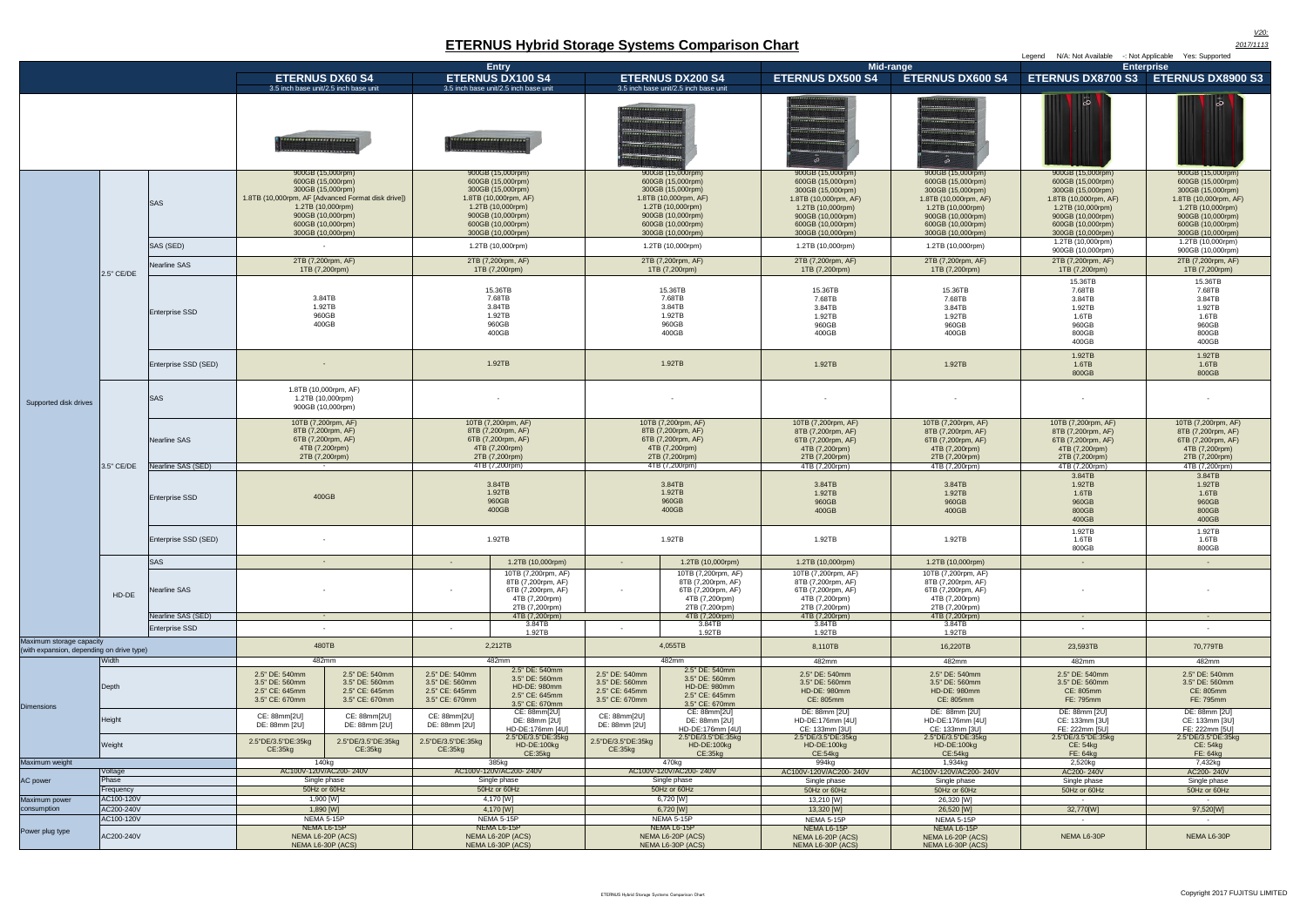|                                                                                | Mid-range                                                                                                                                                                                                                            |                                                                                                                                                                                                                                                                                                                                   |                                                                                                                                                                                                                                                                                                                                                                               |                                                                                                                                                                                                                                                                                                                                                                                                    |
|--------------------------------------------------------------------------------|--------------------------------------------------------------------------------------------------------------------------------------------------------------------------------------------------------------------------------------|-----------------------------------------------------------------------------------------------------------------------------------------------------------------------------------------------------------------------------------------------------------------------------------------------------------------------------------|-------------------------------------------------------------------------------------------------------------------------------------------------------------------------------------------------------------------------------------------------------------------------------------------------------------------------------------------------------------------------------|----------------------------------------------------------------------------------------------------------------------------------------------------------------------------------------------------------------------------------------------------------------------------------------------------------------------------------------------------------------------------------------------------|
| <b>ETERNUS DX60 S4</b>                                                         | <b>ETERNUS DX100 S4</b>                                                                                                                                                                                                              | <b>ETERNUS DX200 S4</b>                                                                                                                                                                                                                                                                                                           | <b>ETERNUS DX500 S4</b>                                                                                                                                                                                                                                                                                                                                                       | <b>ETERNUS DX60</b>                                                                                                                                                                                                                                                                                                                                                                                |
| 3.5 inch base unit/2.5 inch base unit                                          | 3.5 inch base unit/2.5 inch base unit                                                                                                                                                                                                | 3.5 inch base unit/2.5 inch base unit                                                                                                                                                                                                                                                                                             |                                                                                                                                                                                                                                                                                                                                                                               |                                                                                                                                                                                                                                                                                                                                                                                                    |
| <b>TERRATA SEASSER SEASSER</b><br><b>STATISTICS IN PRESERVATION CONTINUES.</b> | <b>A STRACT COMMUNIST COMMUNIST COMMUNIST COMMUNIST COMMUNIST COMMUNIST COMMUNIST COMMUNIST COMMUNIST COMMUNIST COMMUNIST COMMUNIST COMMUNIST COMMUNIST COMMUNIST COMMUNIST COMMUNIST COMMUNIST COMMUNIST COMMUNIST COMMUNIST CO</b> | <b>STATISTICS IN THE EXPERIMENTS</b><br><b>SALESMAN LESSEN DE L'ANNONCES</b><br><b>CONTRACTOR</b> INTERFERENCE<br><b>CONTRACTOR CONTRACTOR</b><br><b>CONTRACTOR</b> INTERNATIONAL PROPERTY<br><b>PERSONAL PROPERTY AND INCOME.</b><br><b><i><u>ALEXANDERSHERER PRESERED</u></i></b><br><b>A contract to be accompanied by the</b> | <b>********************</b><br><b>MANUFACTURERS ENGINEERY</b><br><b>ACCEPTATION CONTRACTOR CONTRACTOR</b><br><b>CONNECTIONS OF SERVICES</b><br><b>ALEXANDER CONTRACTOR</b><br><b>ALLES CONTINUES OF PROPERTY</b><br><b>ALLES PRODUCTS CONTRACTOR</b><br><b>ALLES AND RESIDENCE OF BUILDING</b><br><b>PERSONAL PROPERTY AND INCOME.</b><br><b>ALLIANDERSHERE RESEARCH</b><br>െ | <b><i>ABRAILEE CALLABARE REGISTER</i></b><br><b>ACCOMMENDATIONS AND RESIDENCE</b><br>----------------------<br><b>Attendance - Communication - Communication</b><br><b>AND RESIDENTS OF PROPERTY</b><br><b>ASSESSMENT PROPERTY</b><br><b>ALL PERSONAL PROPERTY</b><br><b>AND RESIDENTS OF A REAL PROPERTY AND INCOME.</b><br><b>ANTISTICIAL CONTRACTOR</b><br><b>PERSONAL PROPERTY AND INCOME.</b> |

| <b>ETERNUS Hybrid Storage Systems Comparison Chart</b><br>2017/1113  |                                      |                                                                                                        |                                                                                                        |                                                                 |                                                                                                        |                                                                 |                                                                                                                                       |                                                                           |                                                                      |                                                                      |
|----------------------------------------------------------------------|--------------------------------------|--------------------------------------------------------------------------------------------------------|--------------------------------------------------------------------------------------------------------|-----------------------------------------------------------------|--------------------------------------------------------------------------------------------------------|-----------------------------------------------------------------|---------------------------------------------------------------------------------------------------------------------------------------|---------------------------------------------------------------------------|----------------------------------------------------------------------|----------------------------------------------------------------------|
|                                                                      |                                      | Legend N/A: Not Available -: Not Applicable Yes: Supported                                             |                                                                                                        |                                                                 |                                                                                                        |                                                                 |                                                                                                                                       |                                                                           |                                                                      |                                                                      |
|                                                                      |                                      |                                                                                                        |                                                                                                        | <b>Entry</b>                                                    |                                                                                                        |                                                                 |                                                                                                                                       | Mid-range                                                                 |                                                                      | <b>Enterprise</b>                                                    |
|                                                                      |                                      | <b>ETERNUS DX60 S4</b>                                                                                 |                                                                                                        | <b>ETERNUS DX100 S4</b>                                         |                                                                                                        | <b>ETERNUS DX200 S4</b>                                         | <b>ETERNUS DX500 S4</b>                                                                                                               | <b>ETERNUS DX600 S4</b>                                                   | ETERNUS DX8700 S3 ETERNUS DX8900 S3                                  |                                                                      |
|                                                                      |                                      | 3.5 inch base unit/2.5 inch base unit                                                                  |                                                                                                        | 3.5 inch base unit/2.5 inch base unit                           |                                                                                                        | 3.5 inch base unit/2.5 inch base unit                           |                                                                                                                                       |                                                                           | ြစ                                                                   | ം                                                                    |
|                                                                      |                                      | 1111111111111111111111                                                                                 |                                                                                                        | <b>Mathematic Contracts</b>                                     |                                                                                                        |                                                                 |                                                                                                                                       |                                                                           |                                                                      |                                                                      |
|                                                                      | <b>Functional Specifications</b>     |                                                                                                        |                                                                                                        |                                                                 |                                                                                                        |                                                                 |                                                                                                                                       |                                                                           |                                                                      |                                                                      |
| <b>Data Protection</b>                                               |                                      |                                                                                                        |                                                                                                        |                                                                 |                                                                                                        |                                                                 |                                                                                                                                       |                                                                           |                                                                      |                                                                      |
|                                                                      | RAID <sub>0</sub>                    | Yes                                                                                                    |                                                                                                        | Yes                                                             |                                                                                                        | Yes                                                             | Yes                                                                                                                                   | Yes                                                                       | Yes                                                                  | Yes                                                                  |
|                                                                      | RAID1                                | Yes                                                                                                    |                                                                                                        | Yes                                                             |                                                                                                        | Yes                                                             | Yes                                                                                                                                   | Yes                                                                       | Yes                                                                  | Yes                                                                  |
| <b>RAID levels</b>                                                   | RAID1+0                              | Yes                                                                                                    |                                                                                                        | Yes                                                             |                                                                                                        | Yes                                                             | Yes                                                                                                                                   | Yes                                                                       | Yes                                                                  | Yes                                                                  |
|                                                                      | RAID <sub>5</sub>                    | Yes                                                                                                    |                                                                                                        | Yes                                                             |                                                                                                        | Yes                                                             | Yes                                                                                                                                   | Yes                                                                       | Yes                                                                  | Yes                                                                  |
|                                                                      | RAID5+0<br>RAID <sub>6</sub>         | Yes<br>Yes                                                                                             | Yes<br>Yes                                                                                             |                                                                 | Yes<br>Yes                                                                                             |                                                                 | Yes<br>Yes                                                                                                                            | Yes<br>Yes                                                                | Yes<br>Yes                                                           | Yes<br>Yes                                                           |
| Data block guard                                                     |                                      | Yes                                                                                                    |                                                                                                        | Yes                                                             | Yes                                                                                                    |                                                                 | Yes                                                                                                                                   | Yes                                                                       | Yes                                                                  | Yes                                                                  |
| Data encryption                                                      |                                      | $\sim$                                                                                                 | Yes                                                                                                    |                                                                 | Yes                                                                                                    |                                                                 | Yes                                                                                                                                   | Yes                                                                       | Yes                                                                  | Yes                                                                  |
| Cache protection                                                     |                                      | Yes                                                                                                    | Yes                                                                                                    |                                                                 | Yes                                                                                                    |                                                                 | Yes                                                                                                                                   | Yes                                                                       | Yes                                                                  | Yes                                                                  |
| Disk drive patrol                                                    |                                      | Yes                                                                                                    | Yes                                                                                                    |                                                                 | Yes                                                                                                    |                                                                 | Yes                                                                                                                                   | Yes                                                                       | Yes                                                                  | Yes                                                                  |
| Global hot spare                                                     |                                      | Yes                                                                                                    | Yes                                                                                                    |                                                                 |                                                                                                        | Yes                                                             | Yes                                                                                                                                   | Yes                                                                       | Yes                                                                  | Yes                                                                  |
| Dedicated hot spare                                                  |                                      | Yes                                                                                                    | Yes                                                                                                    |                                                                 |                                                                                                        | Yes                                                             | Yes                                                                                                                                   | Yes                                                                       | Yes                                                                  | Yes                                                                  |
| Fast recovery                                                        |                                      | Yes                                                                                                    | Yes                                                                                                    |                                                                 | Yes                                                                                                    |                                                                 | Yes                                                                                                                                   | Yes                                                                       | Yes                                                                  | Yes                                                                  |
| <b>Storage Cluster</b>                                               |                                      | $\sim$                                                                                                 | Yes                                                                                                    |                                                                 | Yes                                                                                                    |                                                                 | Yes                                                                                                                                   | Yes                                                                       | Yes                                                                  | Yes                                                                  |
|                                                                      | Maximum capacity                     | $\sim$                                                                                                 | $\overline{\phantom{a}}$                                                                               | 256TB                                                           | $\sim$                                                                                                 | 512TB                                                           | 512TB                                                                                                                                 | 1024TB                                                                    | $\sim$ $-$                                                           | $\sim$                                                               |
| <b>NAS Data Store</b>                                                | No. of NAS Volumes                   |                                                                                                        | (2 x operations, 2 x backups)                                                                          |                                                                 | $\sim$                                                                                                 | 8<br>(4 x operations, 4 x backups)                              | $\overline{8}$<br>(4 x operations, 4 x backups)                                                                                       | 16<br>(8 x operations, 8 x backups)                                       |                                                                      |                                                                      |
|                                                                      | <b>Block size</b>                    | $\sim$                                                                                                 | $\sim$                                                                                                 | 8, 32, or 256KB                                                 |                                                                                                        | 8, 32, or 256KB                                                 | 8, 32, or 256KB                                                                                                                       | 8, 32, or 256KB                                                           | $\sim$                                                               | $\sim$                                                               |
| <b>Copy</b>                                                          |                                      |                                                                                                        |                                                                                                        |                                                                 |                                                                                                        |                                                                 |                                                                                                                                       |                                                                           |                                                                      |                                                                      |
|                                                                      | Available Copy under SAN environment | EC/OPC/QuickOPC/<br>SnapOPC/SnapOPC+                                                                   | EC/OPC/QuickOPC/<br>SnapOPC/SnapOPC+                                                                   |                                                                 | EC/OPC/QuickOPC/<br>SnapOPC/SnapOPC+                                                                   |                                                                 | EC/OPC/QuickOPC/<br>SnapOPC/SnapOPC+                                                                                                  | EC/OPC/QuickOPC/<br>SnapOPC/SnapOPC+                                      | EC/OPC/QuickOPC/<br>SnapOPC/SnapOPC+                                 | EC/OPC/QuickOPC/<br>SnapOPC/SnapOPC+                                 |
| <b>Advanced Copy function</b>                                        | Available Copy under NAS environment |                                                                                                        |                                                                                                        | QuickOPC/SnapOPC+                                               | $\sim$                                                                                                 | QuickOPC/SnapOPC+                                               | QuickOPC/SnapOPC+                                                                                                                     | QuickOPC/SnapOPC+                                                         |                                                                      |                                                                      |
|                                                                      | Copy management software             | ETERNUS SF AdvancedCopy Manager/<br>ETERNUS SF Express (SnapOPC+only)<br>ETERNUS VSS Hardware Provider | ETERNUS SF AdvancedCopy Manager/<br>ETERNUS SF Express (SnapOPC+only)<br>ETERNUS VSS Hardware Provider |                                                                 | ETERNUS SF AdvancedCopy Manager/<br>ETERNUS SF Express (SnapOPC+only)<br>ETERNUS VSS Hardware Provider |                                                                 | ETERNUS SF AdvancedCopy Manager/<br>ETERNUS VSS Hardware Provider                                                                     | ETERNUS SF AdvancedCopy Manager/<br>ETERNUS VSS Hardware Provider         | ETERNUS SF AdvancedCopy<br>Manager/<br>ETERNUS VSS Hardware Provider | ETERNUS SF AdvancedCopy<br>Manager/<br>ETERNUS VSS Hardware Provider |
| <b>Remote Advanced Copy</b>                                          |                                      | $\sim$                                                                                                 | REC (both SAN and copied NAS volume)                                                                   |                                                                 |                                                                                                        | REC (both SAN and copied NAS volume)                            |                                                                                                                                       | REC (both SAN and copied NAS volume) REC (both SAN and copied NAS volume) | <b>REC</b>                                                           | <b>REC</b>                                                           |
| function<br>Copy management software                                 |                                      | $\sim$                                                                                                 |                                                                                                        | <b>ETERNUS SF AdvancedCopy Manager</b>                          |                                                                                                        | ETERNUS SF AdvancedCopy Manager                                 | ETERNUS SF AdvancedCopy Manager   ETERNUS SF AdvancedCopy Manager   ETERNUS SF AdvancedCopy Manager   ETERNUS SF AdvancedCopy Manager |                                                                           |                                                                      |                                                                      |
| <b>Data Migration</b>                                                |                                      |                                                                                                        |                                                                                                        |                                                                 |                                                                                                        |                                                                 |                                                                                                                                       |                                                                           |                                                                      |                                                                      |
| <b>Online Storage Migration</b>                                      |                                      | Yes                                                                                                    | Yes                                                                                                    |                                                                 | Yes                                                                                                    |                                                                 | Yes                                                                                                                                   | Yes                                                                       | Yes                                                                  | Yes                                                                  |
| <b>Offline Storage Migration</b><br>Non-disruptive Storage Migration |                                      | Yes<br>Yes                                                                                             |                                                                                                        | Yes<br>Yes                                                      |                                                                                                        | Yes<br>Yes                                                      | Yes<br>Yes                                                                                                                            | Yes<br>Yes                                                                | Yes<br>Yes                                                           | Yes<br>Yes                                                           |
| <b>Energy saving</b>                                                 |                                      |                                                                                                        |                                                                                                        |                                                                 |                                                                                                        |                                                                 |                                                                                                                                       |                                                                           |                                                                      |                                                                      |
|                                                                      |                                      | Yes                                                                                                    |                                                                                                        | Yes                                                             |                                                                                                        | Yes                                                             | Yes                                                                                                                                   | Yes                                                                       | Yes                                                                  | Yes                                                                  |
| Eco-mode (MAID)                                                      | Management software for Eco-mode     | <b>ETERNUS SF Storage Cruiser/</b><br><b>ETERNUS SF Express</b>                                        |                                                                                                        | <b>ETERNUS SF Storage Cruiser/</b><br><b>ETERNUS SF Express</b> |                                                                                                        | <b>ETERNUS SF Storage Cruiser/</b><br><b>ETERNUS SF Express</b> | <b>ETERNUS SF Storage Cruiser</b>                                                                                                     | <b>ETERNUS SF Storage Cruiser</b>                                         | <b>ETERNUS SF Storage Cruiser</b>                                    | <b>ETERNUS SF Storage Cruiser</b>                                    |